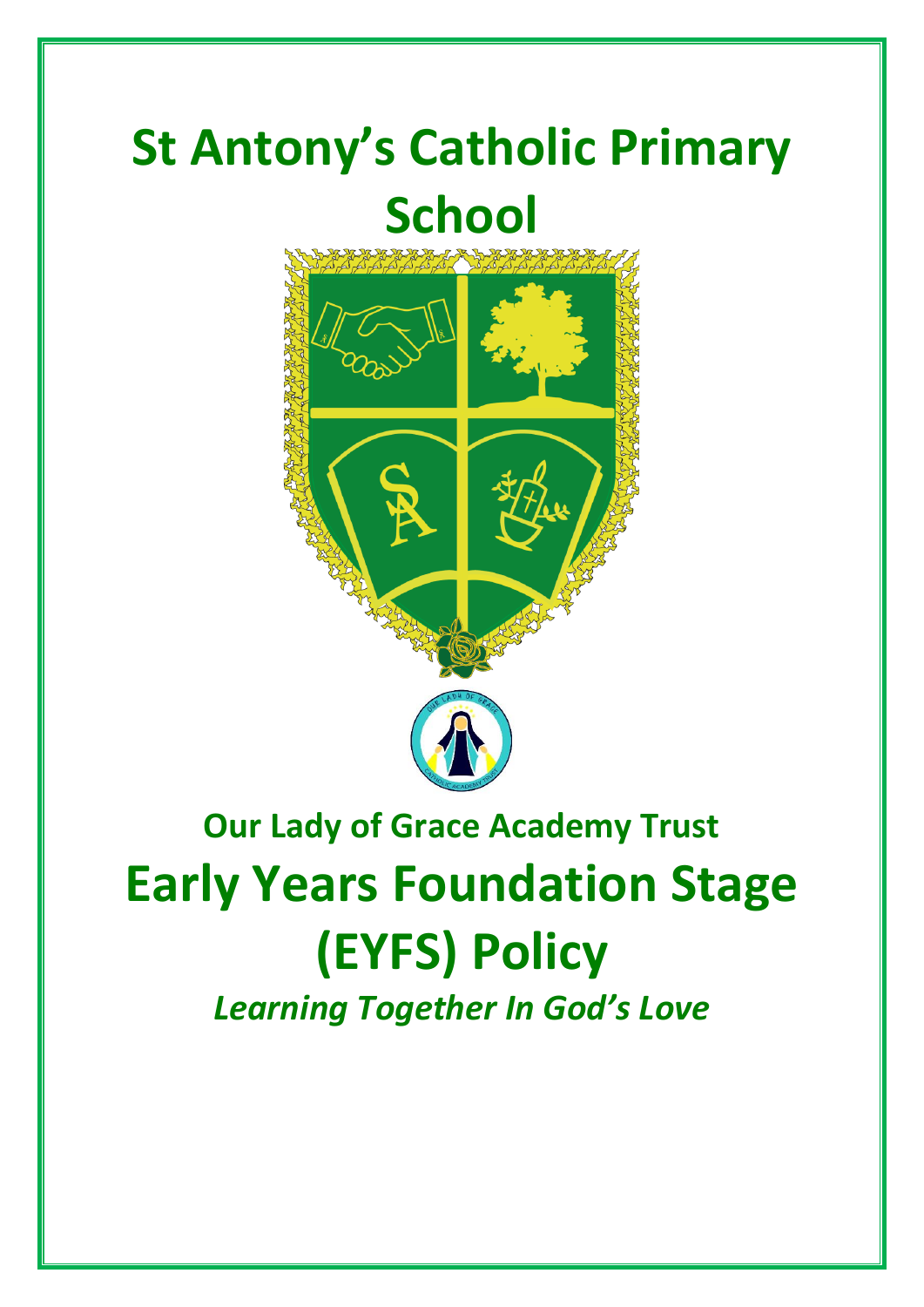#### **Our Mission Statement**



**At St. Antony's Catholic School we celebrate our special talents as children of God: We try to be like Jesus and always keep him in our hearts. We work together in our homes, school and parish to share our gifts and learn together. We understand that we are all different and we respect each other. We look after our world so that we may share it together in peace.**

St Antony's Catholic Primary School is part of the multi-cultural London Borough of Newham. We value our Christian ethos and therefore respect the Cultures and Faiths of all.

# *Our Vision*

Our vision at St Antony's sees our school **with Christ at its centre** as we work as an agent of change which engages all stakeholders inclusive of: governors, teachers, parents, children, Church and community. We inspire all our children from Nursery to Year 6 (the next generation of our society and the future of our community) to work collaboratively with all relevant agencies to aspire to achieve their fullest potential. Our school will function as a centre of excellence and an axis of transformation and development within our community by enabling all under our care to aspire to achieve self-actualisation. This will happen through: sound **S**piritual, **M**oral, **S**ocial and **C**ultural formation while embedding effective behaviour for learning, solid personal and shared philosophies with a positive, progressive and professional approach to life and living while upholding core Christian and British Values- leading to the achievement of the highest academic, socio-economic and sustainable life goals.

# **Contents Pages**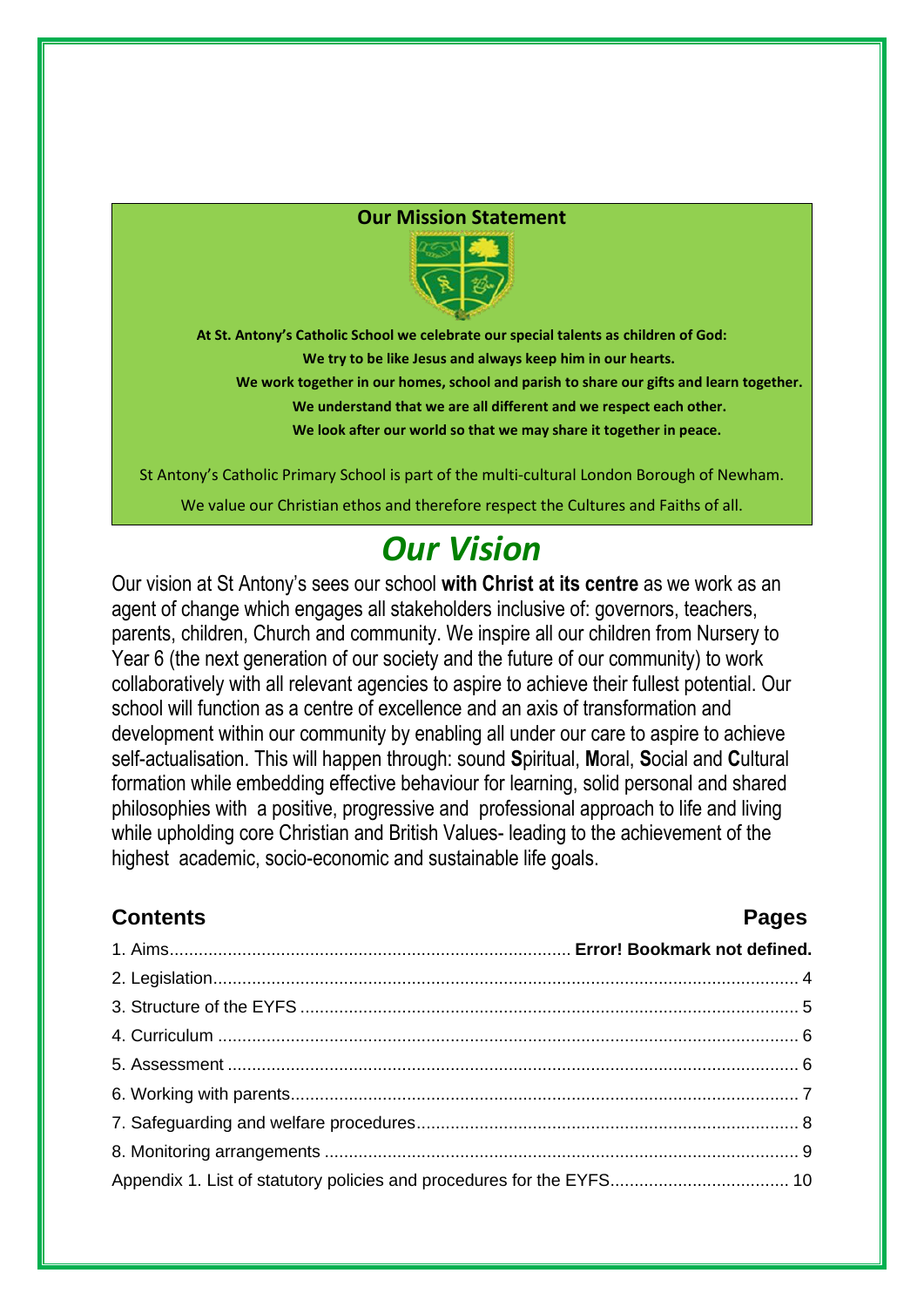# AIMS

This policy aims to ensure:

- That children within the EYFS Phase of St Antony's Catholic Primary School are provided with access to a rich, creative, broad and balanced curriculum that affords them the opportunity to explore the full breadth and depth of learning. Our children are exposed to a wide range of knowledge and skills needed for them to make good or better progress; throughout their learning journey in school and ultimately through their life.
- That quality and consistency in teaching and learning is secured so that every child makes at least good progress when measured against their starting points and their individual potential; and that no child gets left behind
- That a close working partnership is established between staff and parents or carers for each child to ensure that the each child's needs are being mutually well catered for through the best endeavors of both parents and staff
- That every child is included and supported throughout their learning journey with equality of opportunity and antidiscriminatory practice which is underpinned by the school's Christian and British values and ethos.
- That quality pupil engagement and interaction is established between children and staff in daily learning experiences whether within the classroom or outside.
- That pupils are supported to learn through play and quality interaction with staff and their peers daily
- That pupils are exposed to first hand experiences outside of the immediate school environment (on trips locally or further afield) linked to their learning-creating memorable experiences which will bring their learning alive and foster "sticky learning" to which they can refer to make future learning meaningful.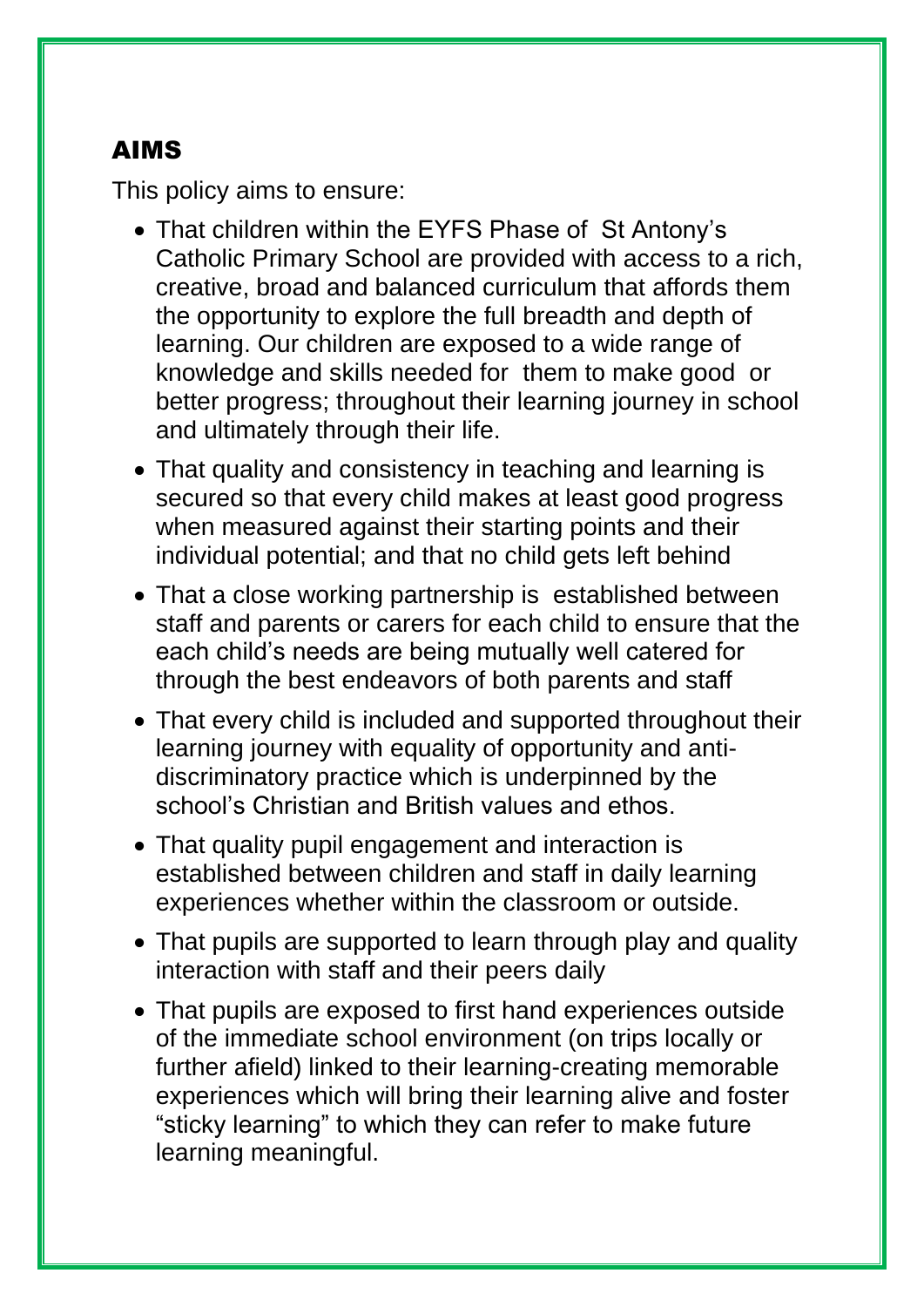# **Legislation**

This policy is based on requirements set out in the *[statutory](https://www.gov.uk/government/publications/early-years-foundation-stage-framework--2/)  [framework for the Early Years Foundation Stage \(EYFS\) that](https://www.gov.uk/government/publications/early-years-foundation-stage-framework--2/)  [applies from September 2021.](https://www.gov.uk/government/publications/early-years-foundation-stage-framework--2/)*

As a member of the Our lady of Grace Academy Trust (OLOG) this document also complies with our school's statutory funding agreement and articles of association.

# **St Antony's Catholic Primary EYFS Structure**

| <b>Breakdown of our EYFS Setting</b>                            | <b>Hours Available</b>                                                                                               | <b>How Funded</b>                                                                                                             |
|-----------------------------------------------------------------|----------------------------------------------------------------------------------------------------------------------|-------------------------------------------------------------------------------------------------------------------------------|
| <b>Viridis:</b><br>Our Two (2) Year Old-Pre School<br>Provision | 15 Hours per week<br>AM: 8:45-11:45am<br>or PM:12:30-3:30 pm<br><b>Sessions</b>                                      | Government<br><b>Funded &amp; Private</b><br>(Parent funded for<br>limited number of<br>places)                               |
| Nursery:<br>Our Three-Four (3-4) Year Old School<br>Provision   | 15 Hours per week<br>$AM : 8:45-11:45am$<br>or PM:12:30-3:30 pm<br><b>Limited 30 Hours</b><br>Lunch: 11: 45 - 12: 45 | <b>Government Funded</b><br>+via Charge for<br><b>lunch hour child</b><br>care for 30hr<br>children in Viridis<br>and Nursery |
| <b>Reception:</b><br>Our Five (5) Year Old School Provision     | <b>Full Statutory School Day of</b><br>6.5 hours for 5 days per<br>week from morning to after.                       | <b>Fully Government</b><br>Funded                                                                                             |

# **The EYFS Structure at St Antony's comprises:**

| <b>EYFS Staff Roles</b>                                             | <b>Responsibility &amp; Accountability</b>                                                                                     |
|---------------------------------------------------------------------|--------------------------------------------------------------------------------------------------------------------------------|
| <b>EYFS Phase Lead &amp; Nursery</b><br><b>Manager</b>              | Member of School Leadership Team (SLT)-has full responsibility<br>& accountability for EYFS Phase (Children and Staff)         |
| <b>EYFS Shadow Lead</b>                                             | <b>Middle Leader</b> - works in partnership with and deputizes for Phase<br>Lead-shares responsibility & accountability        |
| <b>EYFS Nursery Assistant</b><br><b>Manager &amp; Nursery Nurse</b> | Works in partnership with Nursery Manager & deputizes<br>leadership of the pre-school-shares responsibility and accountability |
| <b>Class Teachers</b>                                               | Lead Nursery & Reception classes- accountable for class                                                                        |
| <b>EYFS Support Staff</b>                                           | <b>Supports Leaders/Teachers-share CT responsibility/accountability</b>                                                        |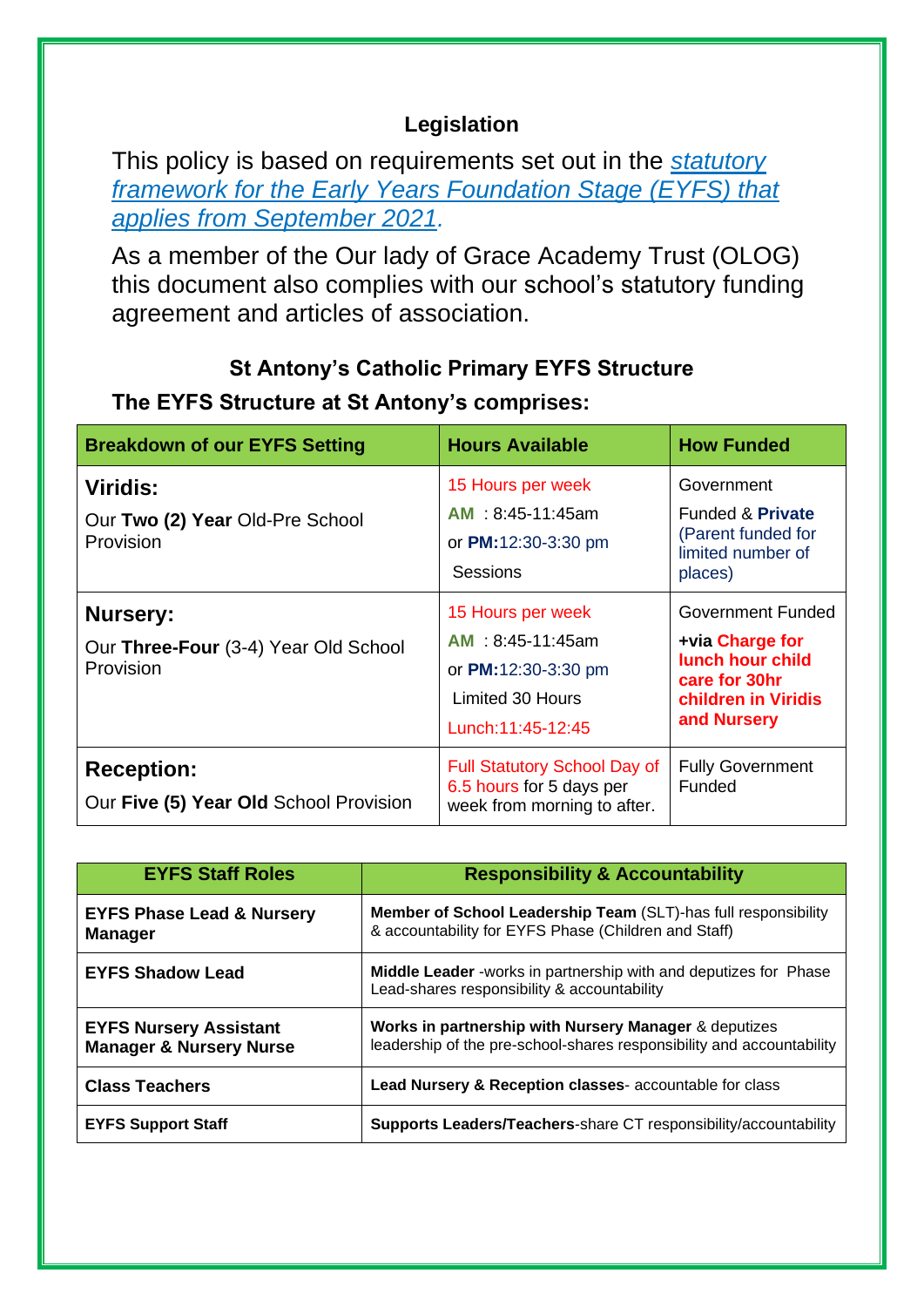# **Our EYFS Curriculum**

Our Early Years Setting at St Antony's follows the curriculum as outlined in the latest version of the **EYFS Statutory Framework** that applies from September 2021.

# **The EYFS Framework includes 7 Areas of Learning and**

**Development** that are equally important and inter-connected.

These Seven Areas of Learning and Development are divided into two main groups called:

# **1. PRIME AREAS OF LEARNING and**

# **2. SPECIFIC AREAS OF LEARNING**

**Three (3) of the Seven Areas are designated as the Prime Areas** as they are seen as particularly important for igniting curiosity and enthusiasm for learning, and for building children's capacity to learn, to form relationships and thrive in their learning journey.

# **THE PRIME AREAS OF LEARNING ARE:**

- **Communication and Language (CL)**
- **Physical Development (PD)**
- **Personal, Social and Emotional Development (PSED)**

These Prime Areas are strengthened and applied through **4 Specific Areas:**

# **SPECIFIC AREAS OF LEARNING**

- **Literacy (L)**
- **Mathematics (M)**
- **Understanding the World (UTW)**
- **Expressive Arts and Design (EAD)**

Inter-woven with these Prime and Specific areas of learning is our school's RE Curriculum as we have a distinctive faith character, which is pervasive. Purposeful cross- curricular links are made across the curriculum with the **Come and See** scheme, which covers our RE. We have also added the **RSHE Curriculum** (age appropriate) as stipulated by the DfE which is taught alongside our **Journey In Love Curriculum.** Through the latter, our children learn that they are part of the Wonder of God's Creation and that God created each of them as unique and different but that all are special- to be valued and loved.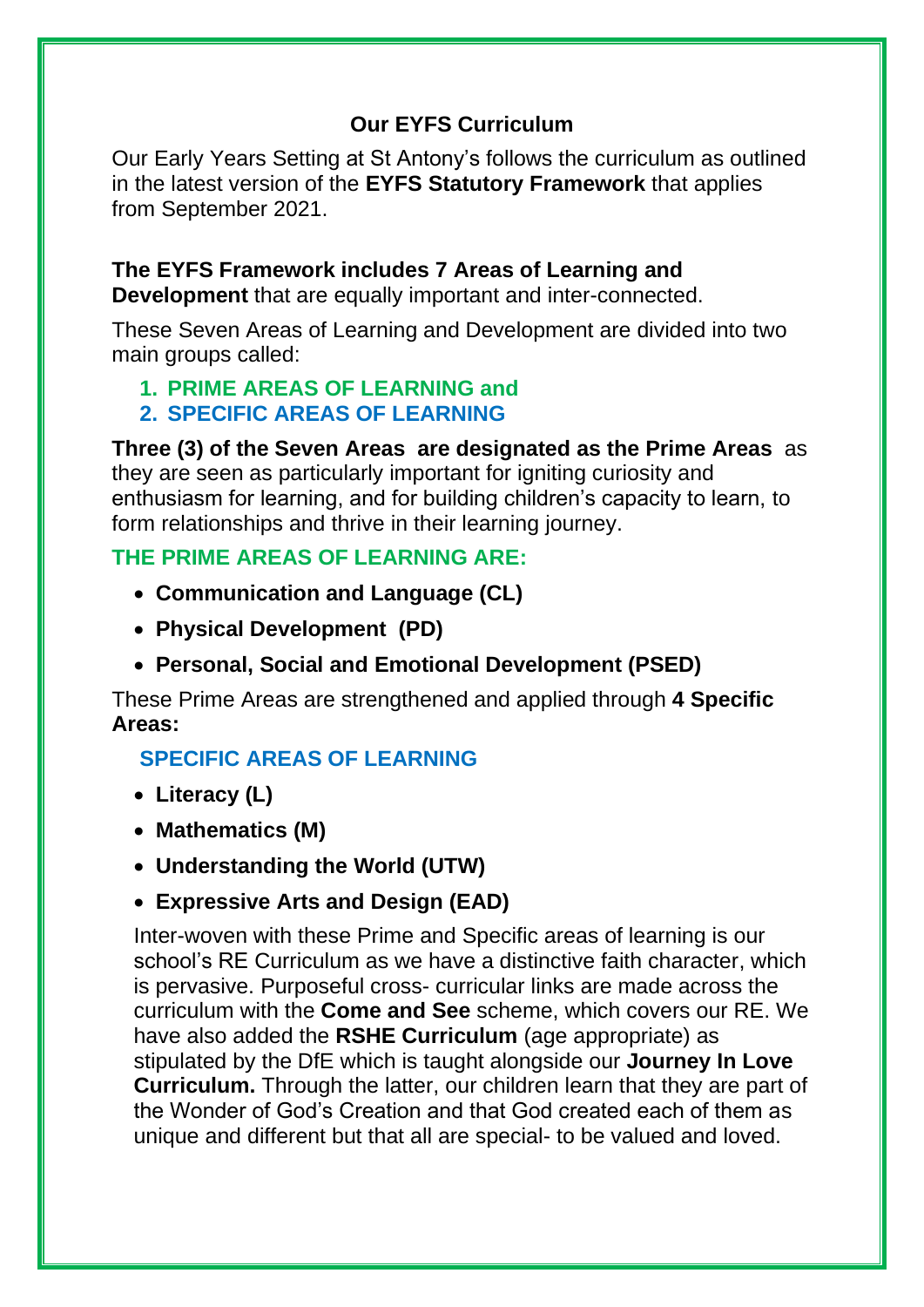# **Planning**

Staff plan activities and experiences for children that enable them to develop and learn effectively. Staff also take into account the individual needs, interests, and stage of development of each child in their care, and use this information to plan challenging and enjoyable learning experiences. In order to do this, staff working with children across EYFS are expected to focus strongly on the 3 prime areas namely:

- 1. **Communication and Language** -as this is the key to supporting early language development leading to confident speaking, listening and communication with good understanding, which underpins learning in all 7 areas of the curriculum.
- 2. **Physical Development** which focuses on children developing solid gross and fine motor skills needed to support movement, balance, special awareness, self-care (dressing themselves) as well as hand eye and pinch grasp/ tripod grip which supports early writing skill development
- 3. **Personal, Social and Emotional Development** which is instrumental to aid children with forming and sustaining good friendships circles and relationships with adults and peers as well as with learning social conventions and norms (sharing and taking turns) and also self- regulation skills

Planning is done on a weekly, half termly and termly basis (short and medium term planning) to meet the targets set for the topics in the seven different areas of learning, special programmes such as SMSC/ Citizenship and other programmes and initiatives being covered such as Black History or Book Month across the school.

In planning and guiding children's activities, staff reflect on the different ways that children learn and include relevant strategies and resources to differentiate the learning experiences in their practice. For example, Phonics is planned for weekly but is taught daily; and assessed and reviewed half- termly with outcomes determining the intervention groupings where focus and teaching strategies may vary depending on the age, stage and support needed by the children in any given group. Where a child may have a special educational need or disability, staff will work collaboratively with the SENCO to consider whether specialist support such as Speech and Language assessment or intervention is required, making needed links with relevant services from other agencies, where appropriate.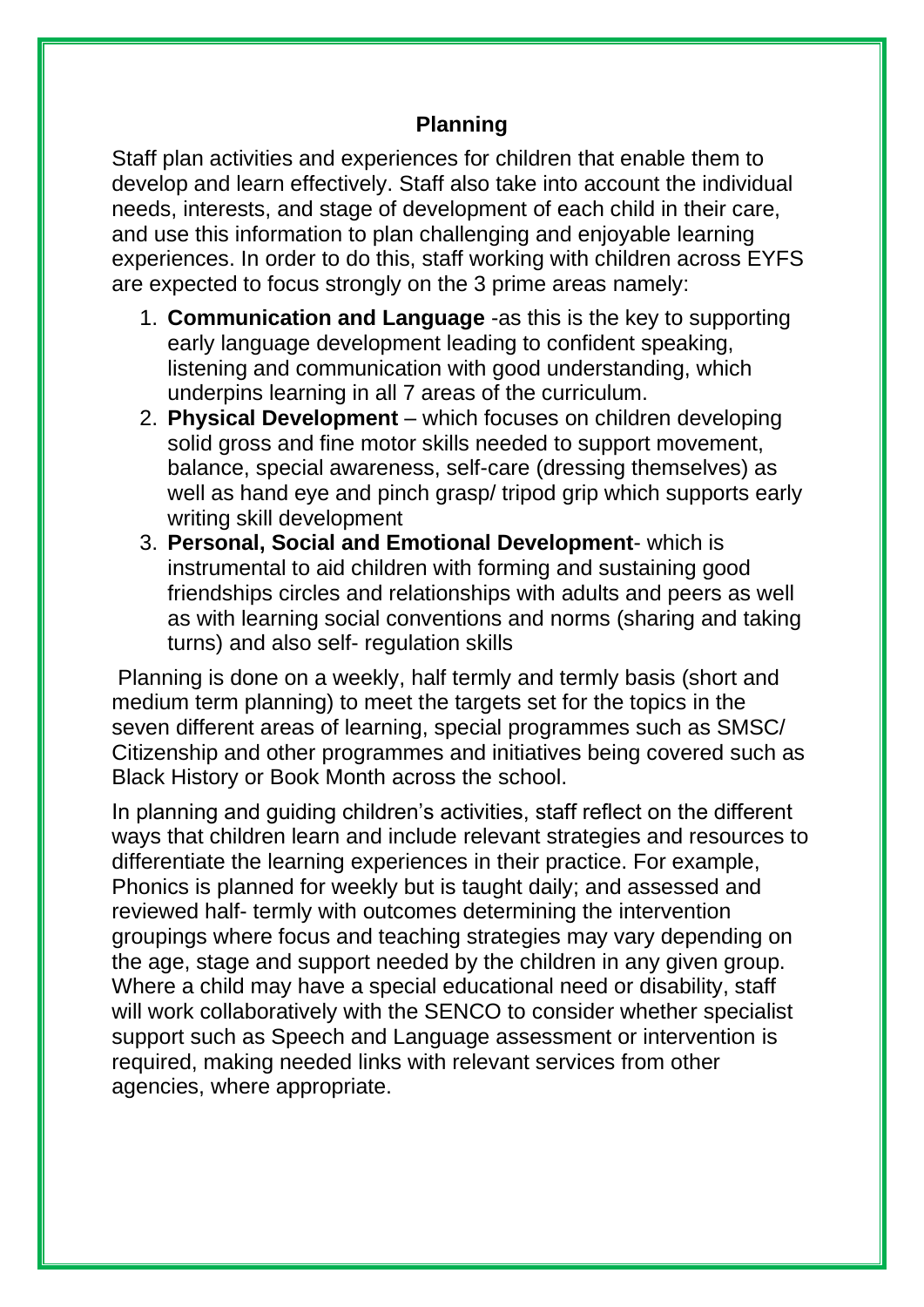# **Teaching**

The approach to teaching across EYFS at St Antony's ensures that each area of learning and development is implemented through **planned, purposeful play in both the indoor and outdoor areas with a good balance of adult-led and child-initiated activities**. Each child is assigned to a 'Key Person' within each EYFS class to better facilitate staff responding to each child's emerging needs and interests, guiding their development through open, welcoming, supportive and positive interaction. It is through rich, continuous and productive interaction that children learn to emulate good spoken language, develop an understanding for and use of, a wide range of familiar and new vocabulary; and also learn to sharpen their thinking, questioning and problem-solving skills.

As children grow older, and as their development over time allows, the balance gradually shifts towards more adult-led activities particularly in the summer term in Reception to help children prepare for learning that is more formal- getting them ready for year 1.

### **Assessment**

Ongoing assessment is an integral part of the learning and development processes across EYFS at St Antony's. Staff continually observe and interact closely with pupils to identify their level of achievement, interests and learning styles. These observations are used to influence future planning. Staff also take into account observations shared by parents and carers which may not be evident in school, to determine the levels of challenge and support that they need to apply to ensure pupils are being supported to achieve to their individual fullest potential.

When a child is **aged between 2 and 3**, staff review their progress and provide parents and carers with a written summary of the child's development in the 3 prime areas. This 'progress check' highlights the areas in which a child is progressing well and the areas in which additional support is needed. The staff then work very closely with parents to ensure that areas for development are addressed with the child central to their efforts.

Within the first 6 weeks that a child **starts reception**, staff will administer the Reception Baseline Assessment (RBA).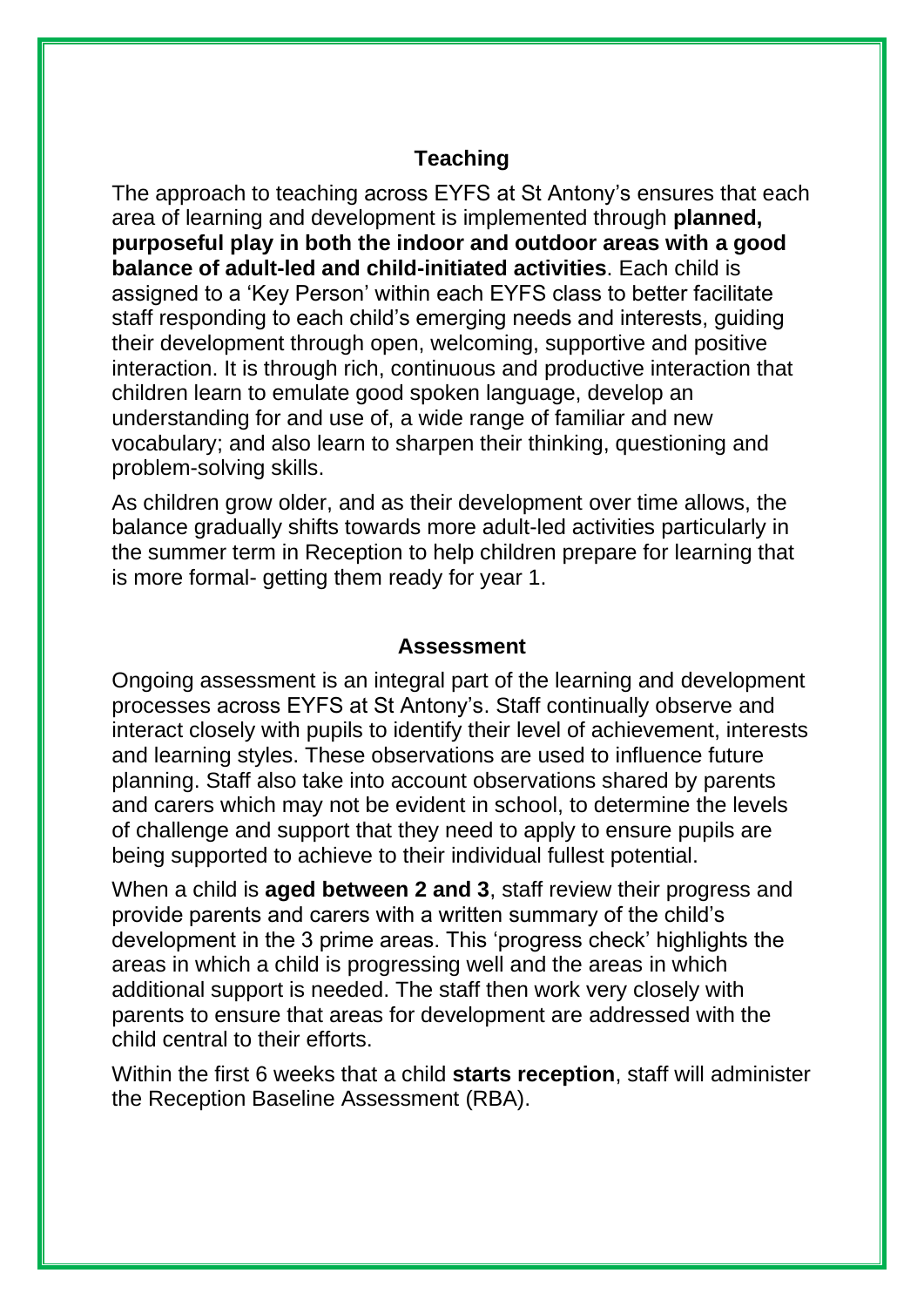At the **end of the EYFS**, staff complete the EYFS profile for each child. Pupils are assessed against the 17 early learning goals, indicating whether they are:

- Meeting expected levels of development
- Surpassing expected levels of development or are
- Not yet reaching expected levels (working towards/'emerging')

The profile reflects ongoing observations, and discussions between staff and parents and carers. The results of the profile are shared with parents and carers ensuring they are aware of their child's progress.

The outcomes of the profile is moderated internally with the EYFS Lead, Assessment Lead and Head Teacher (referring to the Development Matters [guidance\)](https://www.gov.uk/government/publications/development-matters--2) and moderation is also done in partnership with OLOG schools, to ensure consistency with assessment judgements across the MAT. EYFS profile data is also submitted to the local authority or Academy Trust annually as a measure of tracking pupil progress and benchmarking on a broader scale.

# **Working with Parents**

At St Antony's we highly value collaborating with parents. Prior to children being admitted to EYFS, **home visits** are made so that staff can glean a better understanding of pupil needs form their natural home environment. **Induction meetings** are held with parents to introduce them to the school environment, procedures, policies and expectations as well as to introduce them to the EYFS team once they have secured a place in the setting. This practice is entrenched across EYFS as we recognise that children learn and develop better when there is a strong partnership between staff and parents and carers.

Each child is assigned a key person who helps to ensure that their learning and care is tailored to meet their needs. The key person supports parents and/or carers in guiding their child's development at home. The key person also helps families to engage with more specialist support, as needed/ appropriate.

Parents and carers are continually kept informed of their child's progress and development informally on a daily basis as children are being admitted into school each morning or when they are being dismissed each evening.